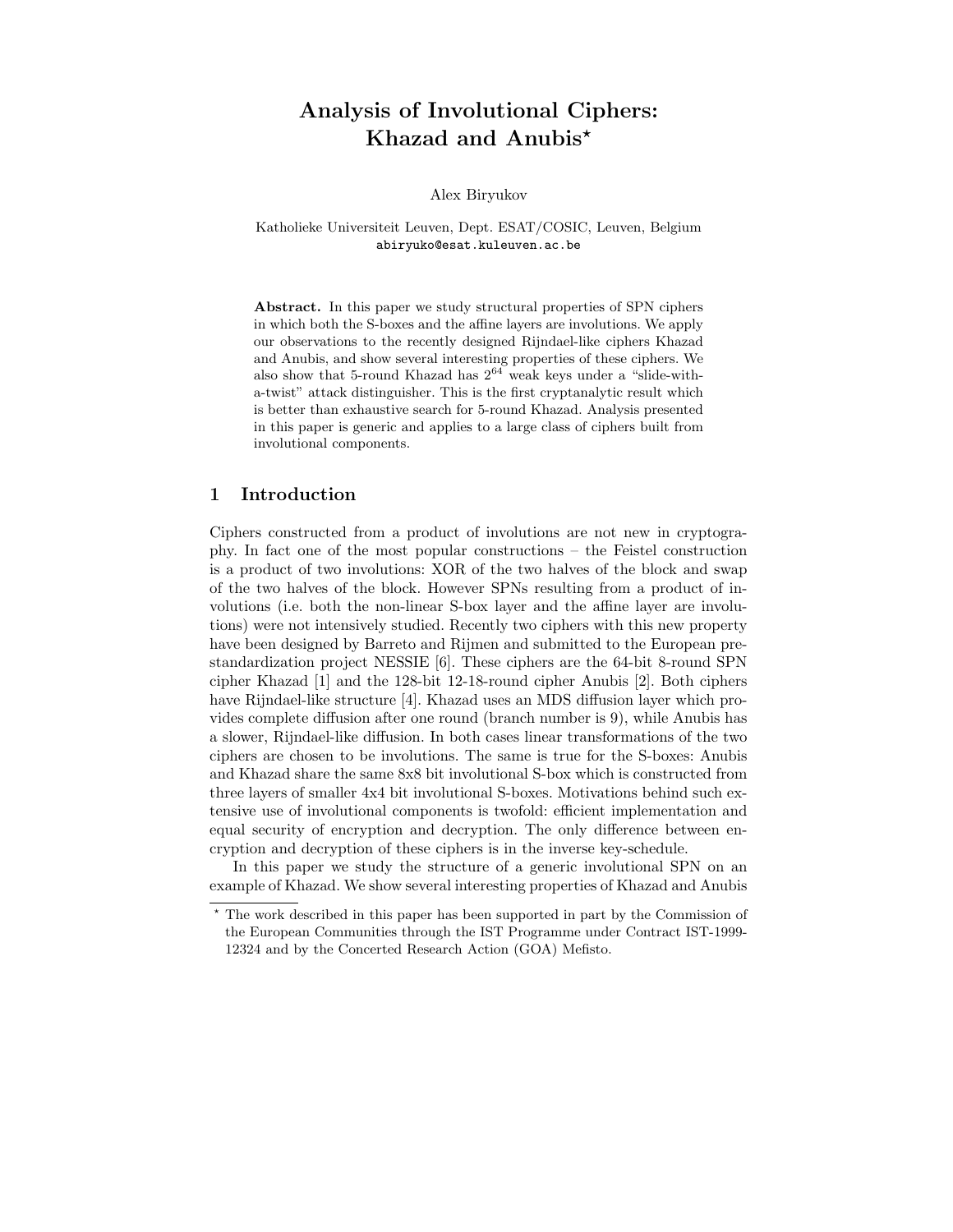which follow from their elegant involutional structure. The analysis that we provide holds for arbitrary S-boxes or affine mixing layers assuming only that these are involutions, and the S-boxes don't have fixed points (which is true both for Khazad and Anubis, since it was one of the design criteria). Whether these properties can be exploited in attacks on round-reduced or full Khazad is a matter of further research. Finally, we use involutional structure of Khazad in order to mount sliding-with-a-twist attack [3] on 5-rounds of this cipher, which works for  $2^{64}$  out of  $2^{128}$  keys. This attack might be of independent interest, since it may be applied to any cipher with the structure  $P \circ F \circ Q$ , where F is an arbitrary involution (for all the keys or for some of the keys), and  $P, Q$  are arbitrary keyed bijections.

## 2 Previous Results for Khazad and Anubis

The best attack so far on Khazad is the very efficient square attack on 3-rounds  $(2^9$  chosen plaintexts and  $2^{16}$  S-box lookups). Extended by 64-bit subkey guessing one gets an attack on 4-round Khazad  $(2^{80} S$ -box lookups). Gilbert-Minier's collision attack [5] which worked better than the square attack for Rijndael, will not work for Khazad since it will require full 64-bit block collisions which may happen only for equal inputs (in Rijndael one could provide partial 4-byte collisions, due to slower mixing). The designers claim that truncated differentials attacks can't be mounted for 4 or more rounds. No weak keys are known.

Many attacks that were devised against Rijndael can be applied to Anubis with similar results. The best attack is the Gilbert-Minier attack which breaks 7-round Anubis with  $2^{32}$  chosen plaintexts and  $2^{140}$  complexity of analysis. The square attack against 7-rounds has data complexity  $2^{128} - 2^{119}$  chosen plaintexts, and the analysis complexity 2 <sup>120</sup> steps. Anubis has more rounds than Rijndael, in order to increase its security margin.

## 3 Some Properties of Khazad

As mentioned before we will study the involutional properties on an example of Khazad, however we will not use any specific features of its S-boxes or mixing layers and thus all the following discussion will apply to a generic involutional SPN cipher (with involutional S-boxes without fixed points) and in particular will be applicable to the Anubis block cipher. We refer the reader to  $[1, 2]$  for detailed descriptions of Khazad and Anubis.

Throughout this paper we will use the following notation: S-box layers will be denoted by  $S$ , linear diffusion layers by  $M$  (multiplication by an MDS matrix in Khazad) and key-addition by  $k$  (sometimes with a subscript to enumerate different round subkeys). Since linear layer and key addition layer commute we can write:

$$
M(x) \oplus k = M(x) \oplus M(k') = M(x \oplus k'),
$$

where  $k'$  is a version of the key k transformed by the linear layer M. This gives us an equivalent representation of Khazad in which the unknown subkeys are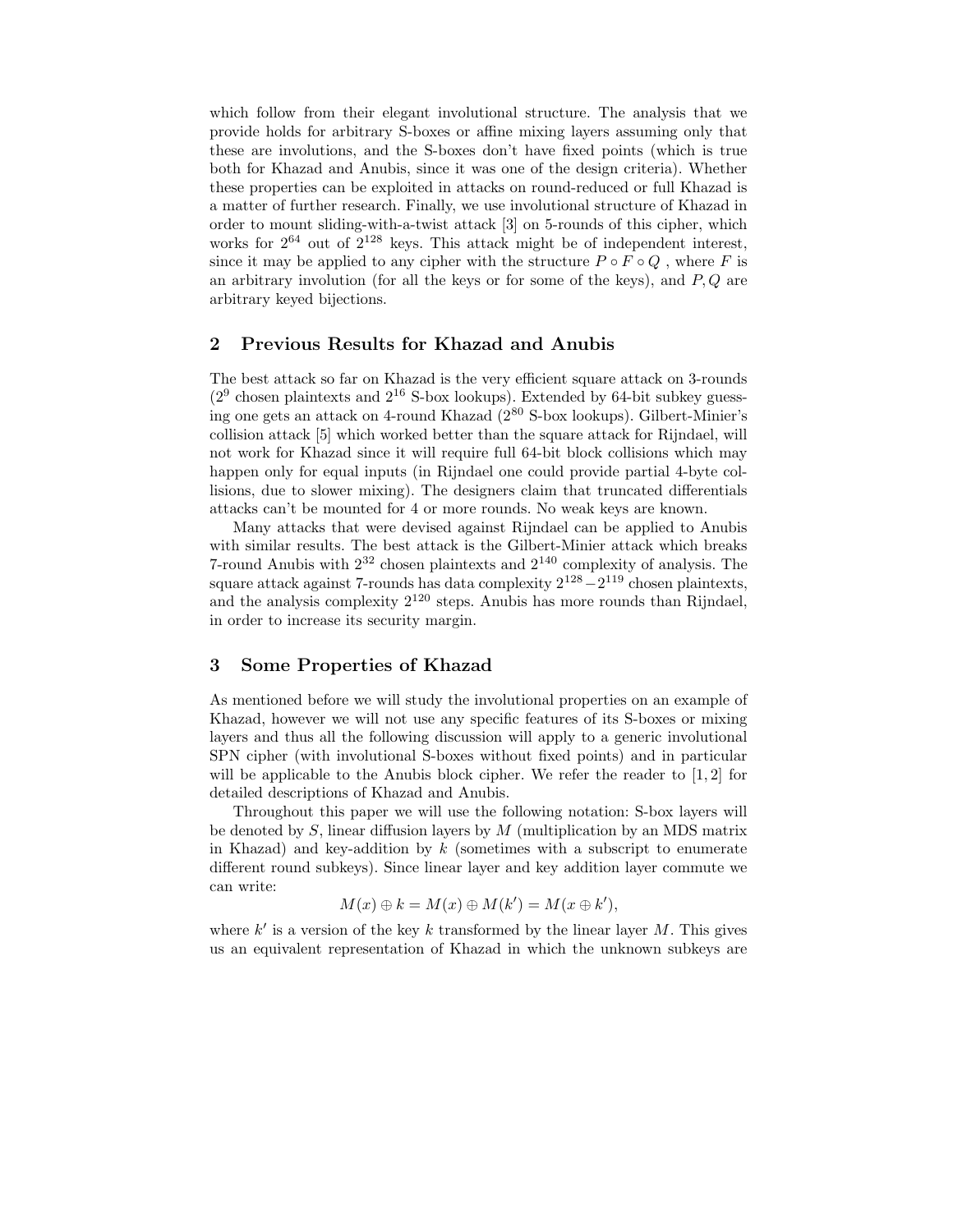grouped around the odd S-box layers and the M operations are grouped around the even S-box layers.

Thus, for the 5-round Khazad, which initially can be presented like this (from the left to the right):

$$
k_0 S M k_1 S M k_2 S M k_3 S M k_4 S k_5,
$$

we will arrive at the following structure:

## $k_0 S k_1' [M S M] k_2 S k_3' [M S M] k_4 S k_5.$

In this equivalent representation the odd round subkeys are the same as in the original scheme and the even-round subkeys must be transformed by the linear diffusion layer  $k' = M^{-1}(k) = M(k)$  (recall that the M is an involution). This new representation has several interesting properties.

**Definition 1** A cycle type of a permutation  $A$  is a multiset containing the cycle lengths of the permutation together with their multiplicities – the number of times each cycle length occurs in the permutation. We will denote the cycle type of A by  $C(A)$ .

For example a permutation  $(1, 0, 3, 2, 5, 6, 7, 4)$  which can be written as a collection of three cycles  $(1, 0), (3, 2)$  and  $(5, 6, 7, 4)$  has the cycle type  $(2, 2), (4, 1)$ (i.e. two cycles of length two, and one cycle of length 4). First of all, the MSM structure is a fixed permutation that covers 1.5 rounds of a cipher and is known to the attacker. Moreover, since M is an involution we have  $MSM = MSM^{-1} = A$ which means that  $A$  is a permutation isomorphic to  $S$ , and since  $S$  in Khazad is an involution so is the permutation A, i.e.  $(C(A) = C(MSM) = C(S))^1$ . In the following subsections we will study the properties of the  $kSk$  and  $MSM$ permutations.

## 3.1 Properties of the  $k_1Sk_2$  Structure

In this subsection we study the function:  $k_1Sk_2(x) = S(k_1 \oplus x) \oplus k_2$ , for arbitrary 64-bit keys  $k_1, k_2$  and a layer of eight S-boxes S.

**Theorem 1** The cycle structure of  $k_1Sk_2$  depends only on  $k_1 \oplus k_2$ . Moreover each cycle length appears in the permutation  $k_1Sk_2$  an even number of times.

#### Proof

Let us denote a permutation caused by XOR of  $k_1 \oplus k_2$  as  $\triangle_{k_1k_2}$ . Then we can write:  $k_1 Sk_2(x) = S(k_1 \oplus x) \oplus k_2$  as

$$
(S(k_1 \oplus x) \oplus k_1) \oplus (k_1 \oplus k_2) = \Delta_{k_1 k_2} \circ k_1 Sk_1 = (S((k_1 \oplus k_2) \oplus k_2 \oplus x) \oplus k_2) = k_2 Sk_2 \circ \Delta_{k_1 k_2}.
$$

 $1$  The tweaked version of Khazad has a very structured S-box, thus A is isomorphic to the  $[QP]$  structure inside the S-box. This doesn't add information in terms of the cycle type of A but may be helpful if we will find interesting properties of the isomorphism itself.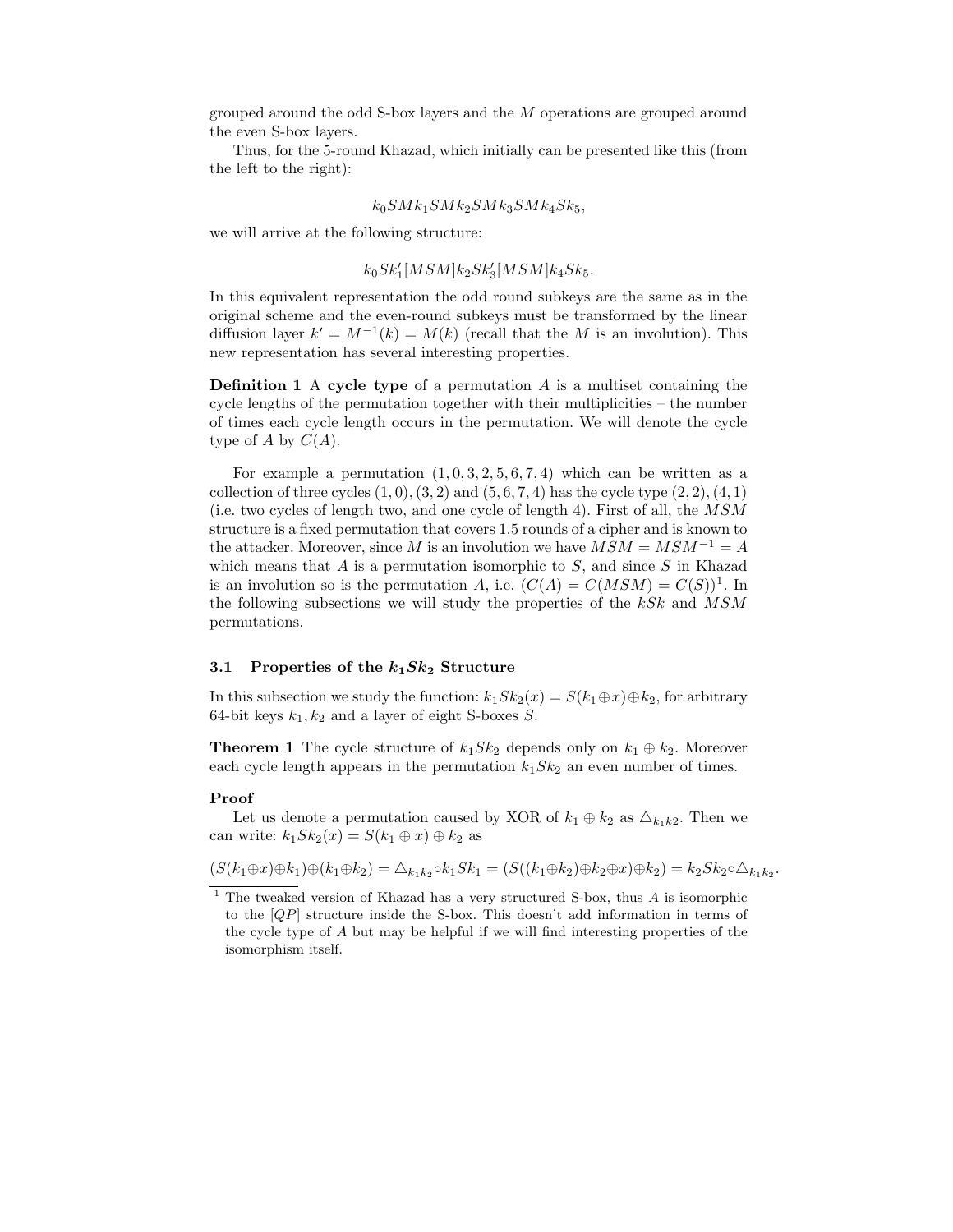Both  $k_1Sk_1$ , and  $k_2Sk_2$  are involutions. Since  $k_1Sk_2$  is a product of two involutions without fixed points (in case S has no fixed points and unless  $k_1 = k_2$ ) it consists of cycles of the same length in even numbers (this fact was central to the cryptanalysis of the Enigma cipher [7]).  $\Box$ 

The  $k_1 S k_2$  layer is a parallel application of eight 8-bit permutations, each following the theorem above. Let us denote the number of cycles of the  $i^{th}$ permutation by  $2n_i$ , then we can write the following corollary:

**Corollary 1** The permutation  $k_1 S k_2$  consists of at least  $2^8 \prod_i n_i$  cycles. The largest cycle size is smaller than  $2^{56}$  elements. Cycle lengths are 128-smooth numbers.

### Proof

Writing as an 8-component vector the initial point  $x = (x_1, x_2, \ldots, x_8)$ , the cycle produced by iterations of  $k_1 S k_2$  will have the length which is a LCM of lengths of individual components cycles starting at  $x_i$ . Since maximal cycle length for each component is 128 the corollary follows (the upper bound is reached if all cycle lengths are relatively prime)<sup>2</sup>.  $\Box$ 

Moreover let us pick two points  $x = (x_1, x_2, \ldots, x_8)$  and  $y = (y_1, y_2, \ldots, y_8)$ at random. The GCD of the cycle sizes defined by the two initial points  $x$  and  $y$ has good chances to be quite large (which is unlikely for a random permutation). The probability that components  $x_i$ 's and  $y_i$ 's will belong to the same cycle or to the two different cycles of the same size is more than  $\frac{2l_i}{256}$ , where  $2l_i$  is the size of the cycle starting at  $x_i$ . By collecting the cycle lengths and studying the factors we obtain initial information about the  $\Delta_{k_1k_2}$ , since each  $\Delta_{k_1k_2}$  defines (but not uniquely) its cycle pattern.

### 3.2 Properties of the  $[MSM]k_1Sk_2[MSM]$  Structure

Now let us look at the following piece of the Khazad's structure:

$$
[MSM]k_1Sk_2[MSM] = Ak_1Sk_2A = B.
$$

This piece covers 3.5 rounds of Khazad. Since A is an involution  $k_1Sk_2$  and B are isomorphic permutations. Thus  $B$  has all the nice cycle structure described in the Corollary 1, in the previous subsection.

**Claim 1** For a randomly chosen pair of keys  $k_1, k_2$  the structure  $Ak_1Sk_2A$  has no fixed points<sup>3</sup> with probability larger than  $1-2^{-8}$ . However if it has at least a single fixed point then at once it must have more than  $2^8$  fixed points<sup>4</sup>.

<sup>4</sup> For a random permutation the average number of fixed points is  $e^{-1} \sum_{i=1}^{N} \frac{1}{(i-1)!} \approx 1$ .

<sup>&</sup>lt;sup>2</sup> If a point belongs to cycles of lengths  $(l_1, \ldots, l_8)$ , then in a 'product' permutation it belongs to a cycle of length  $lcm(l_1,\ldots,l_8)$ , and  $\frac{\prod l_i}{lcm(l_1,\ldots,l_8)}$  different cycles of the same length are generated.

<sup>&</sup>lt;sup>3</sup> A random permutation has no fixed points with probability  $\approx 1/e$ .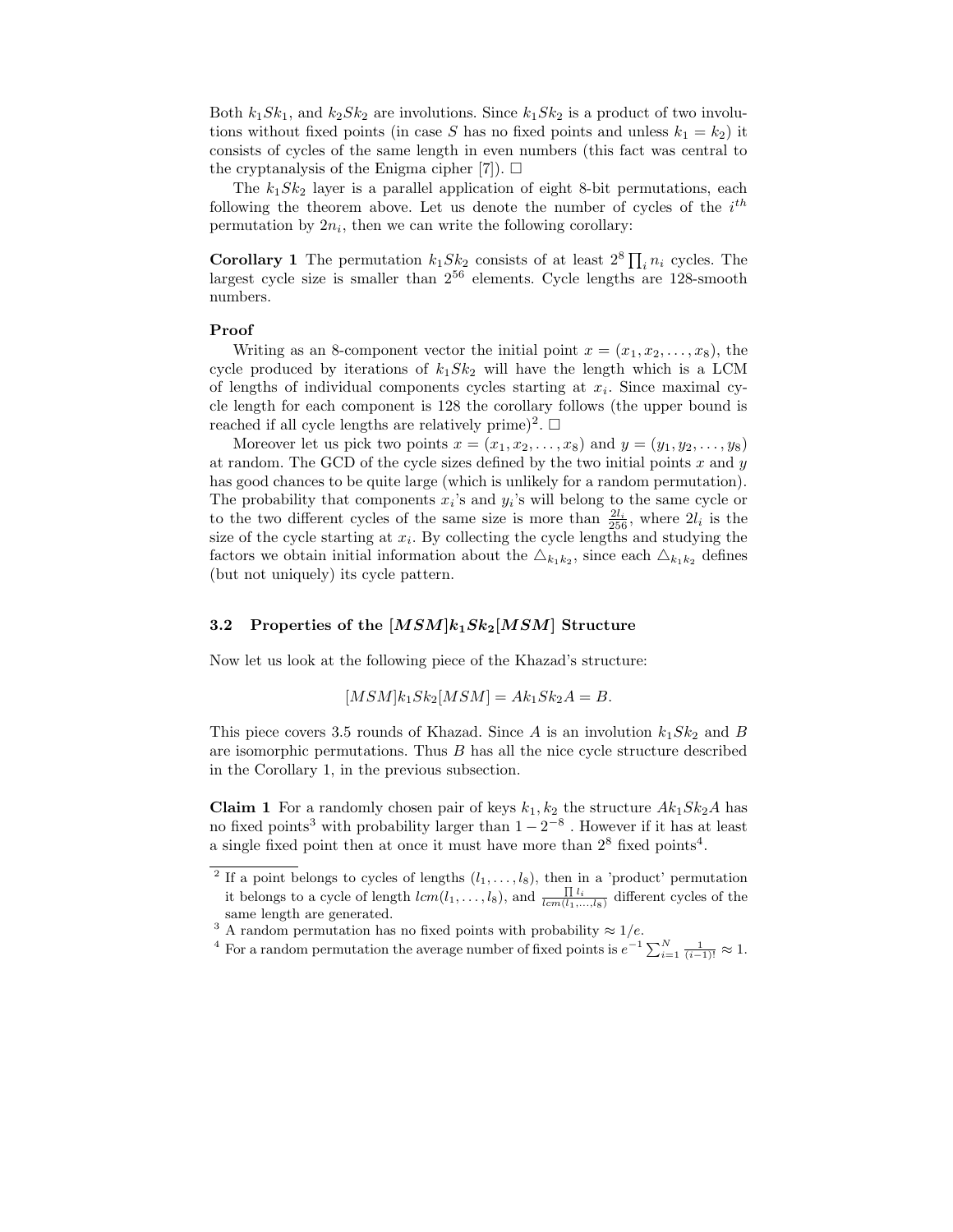#### Proof

Due to isomorphism of  $Ak_1Sk_2A$  and  $k_1Sk_2$  under an involution A there is a 1-1 correspondence between the fixed points of the two functions. Similarly it is enough to study fixed points of the function  $S(x) \oplus \Delta_k$ , where  $\Delta_k = k_1 \oplus k_2$ . The question is how many solutions there are to the equation  $S(x) \oplus x = \Delta_k$ ? Since  $S$  is an involution, running through all possible  $x$ 's there are at most 128 different solutions for the difference of the keys (for the actual S-box there are 102 different solutions, some suggested by 6 different inputs). Thus if  $\Delta_k$  is picked at random the chance to be in a "fixed-point" permitting combination is:  $(102/256)^8 \approx 2^{-10.6}$ . However if the key difference is in the proper combination each S-box has at least two inputs that will preserve the fixed point. Thus the total number of fixed points will be more than  $2^8$ .  $\Box$ 

## 3.3 Properties of the  $kSk[MSM]kSk[MSM]kSk$  Structure

The structure  $KH_5 = kSk[MSM]kSk[MSM]kSk = k_0Sk_1Ak_2Sk_3Ak_4Sk_5$  is actually a 5-round Khazad, so any non-randomness in it, will be a very interesting property.

For example if  $k_1 = k_4$  (a 64-bit restriction on the key-schedule) and then writing  $k_5 = k_0 \oplus (k_0 \oplus k_5)$  we obtain permutation isomorphic to just intermediate  $k_2Sk_3$  further permuted by a XOR with  $(k_0 \oplus k_5)$ .

Another interesting property of 5-round Khazad is the following: suppose that the attacker guesses  $\Delta_k = k_0 \oplus k_5$ , and iterates the 5-round encryption function together with the key-difference XOR after each iteration:  $(KH_5(x) \oplus \Delta_k)^n$ . It is easy to see that due to cancellations that happen, this is almost equivalent to iterations of a 3-round Khazad. If we denote 3-round Khazad by  $KH_3$  we may write

$$
(KH_5(x)\oplus \triangle_k)^n = k_0 SM(KH_3)^n MSk_0.
$$

For example if one can detect any peculiarities in the cycle structure of 3-round Khazad in less than  $2^{64}$  steps this property will provide a distinguishing attack on 5-round Khazad faster than the exhaustive key search.

## 4 Sliding Encryption Against Decryption for 5-round Khazad

In this section we will apply advanced sliding technique called slide-with-atwist [3] to five round Khazad. The idea behind this attack method is to slide encryption against decryption in order to gain additional degree of self-similarity due to increased symmetry.

Consider 5-round Khazad written in equivalent representation and aligned as shown below:

$$
P_1 = k_0 S k_1' [Ak_2 S k_3' A] k_4 S k_5 = C_1
$$
  

$$
C_2 = k_5 S k_4 [Ak_3' S k_2 A] k_1' S k_0 = P_2.
$$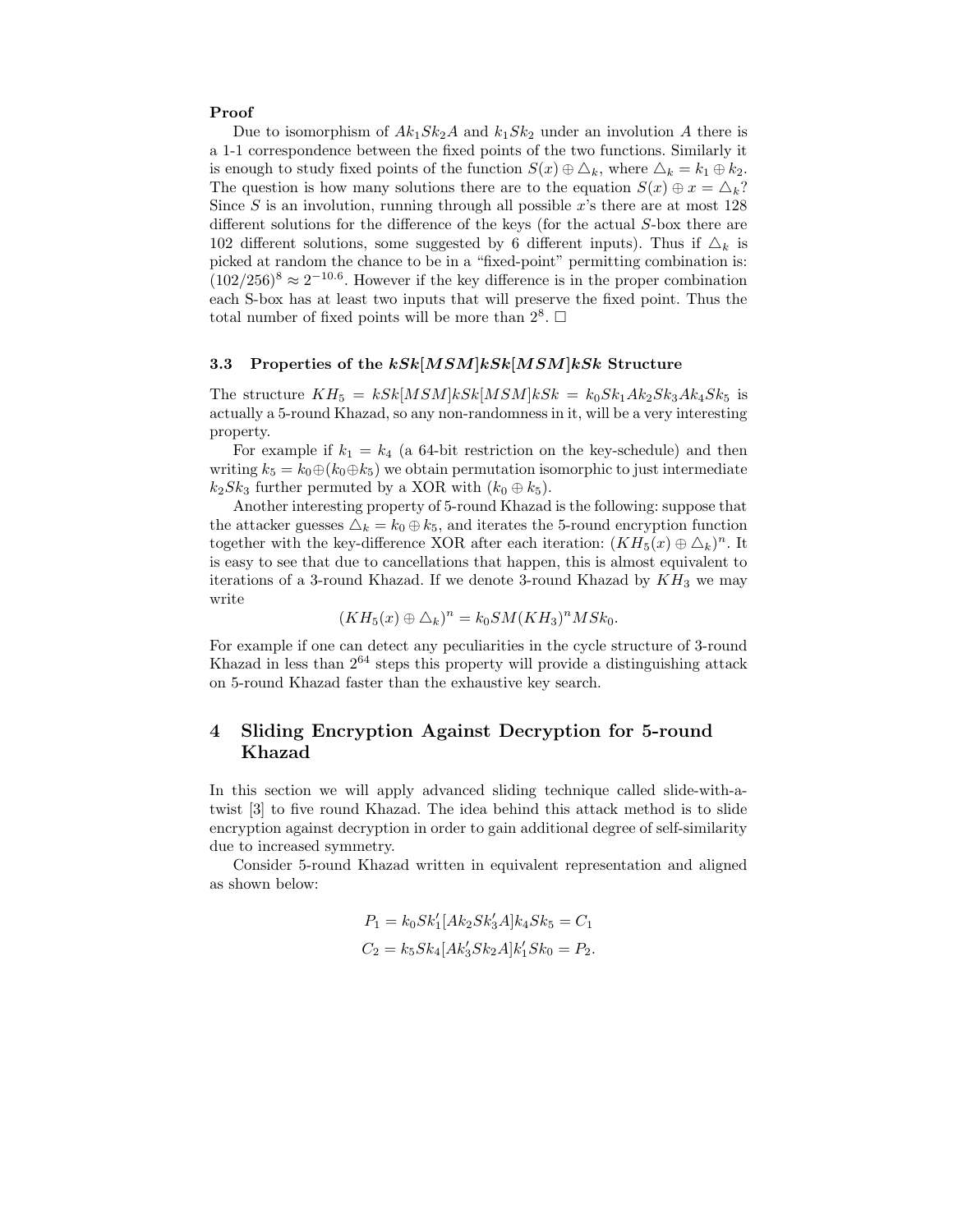Here, as in the previous sections of this paper we have  $k'_1 = M(k_1)$ , and  $k'_3 = M(k_3)$ , where  $k_1, k_3$  are the original subkeys of Khazad. The other subkeys  $k_0, k_2, k_4, k_5$  are not changed.

If  $k_2 = k'_3$ , then a piece in the brackets  $[Ak_2 S k'_3 A]$  is an involution and sliding with a twist applies. We thus can write two very simple equations:

$$
S(P_1 \oplus k_0) \oplus k'_1 = S(C_2 \oplus k_5) \oplus k_4,
$$
  

$$
S(P_2 \oplus k_0) \oplus k'_1 = S(C_1 \oplus k_5) \oplus k_4.
$$

Although there are many unknowns in these equations:  $(k_0, k'_1, k_4, k_5)$ , there is no diffusion. If we encrypt a pool of texts  $P_i$ ,  $i = 0, \ldots, 2^{32} - 1$  with fixed 32-bits, by setting inputs of four out of eight S-boxes to arbitrary constant, a proper slid pair will have 32-bits in common between the plaintexts and as a consequence of the slid-equations it will have 32-bits in the same positions in common between the ciphertexts. Thus instead of checking all the  $2^{63}$  possible pairs we can check only 2 <sup>31</sup> pairs which satisfy the 32-bit filtration condition. These pairs can be easily identified in a pool of ciphertexts sorted by the positions corresponding to fixed input S-boxes. We will call the four S-boxes with a fixed input – "nonactive" S-boxes and the four S-boxes with varying input – "active" S-boxes.

There are several possible ways to exploit the set of remaining non-filtered pairs which contains at least one slid-pair with non-negligible probability. One method would be to look at possibilities for the  $4 \cdot 8 \cdot 3 = 96$  key bits of the keys  $k_0, k'_1 \oplus k_4, k_5$  suggested by the slid pairs. Notice that using the slid pair we can't split the keys  $k'_1$  and  $k_4$ . Since each equation provides us with 8-bit test condition per S-box, total filtration power of two equations with four active S-boxes is  $8 \cdot 2 \cdot 4 = 64$ . That means that each pair will suggest about  $2^{32}$  possible variants for the 96 key bits. For each analyzed pair all these key variants can be written in a compact cross-product form and stored using  $4 \cdot 2^8 = 2^{10}$  bytes of memory. Using lookup tables it is also possible to perform this key enumeration efficiently in about  $2^{10}$  steps. Thus each pool suggests  $2^{63}$  choices for 96 key bits and these choices can be stored compactly in  $2^{41}$  bytes of memory. The idea would be to request several pools in order to be sure that the correct key is listed several times and then try to find the frequently suggested correct variant of the key among the masses of incorrect guesses. While this approach might be marginally faster than exhaustive search we would prefer to find a better technique.

#### 4.1 Generating More Slid Pairs

Another method is based on an observation that given a slid pair, it is relatively easy to produce many more slid pairs due to absence of diffusion in the slid equations. Indeed if one makes a small change to one of the S-boxes in plaintext  $P_1$  and another change in the corresponding S-box at the ciphertext  $C_2$ , with a chance higher than  $2^{-8}$  the pair will remain a slid pair (this idea is due to Gustaf Dellkrantz).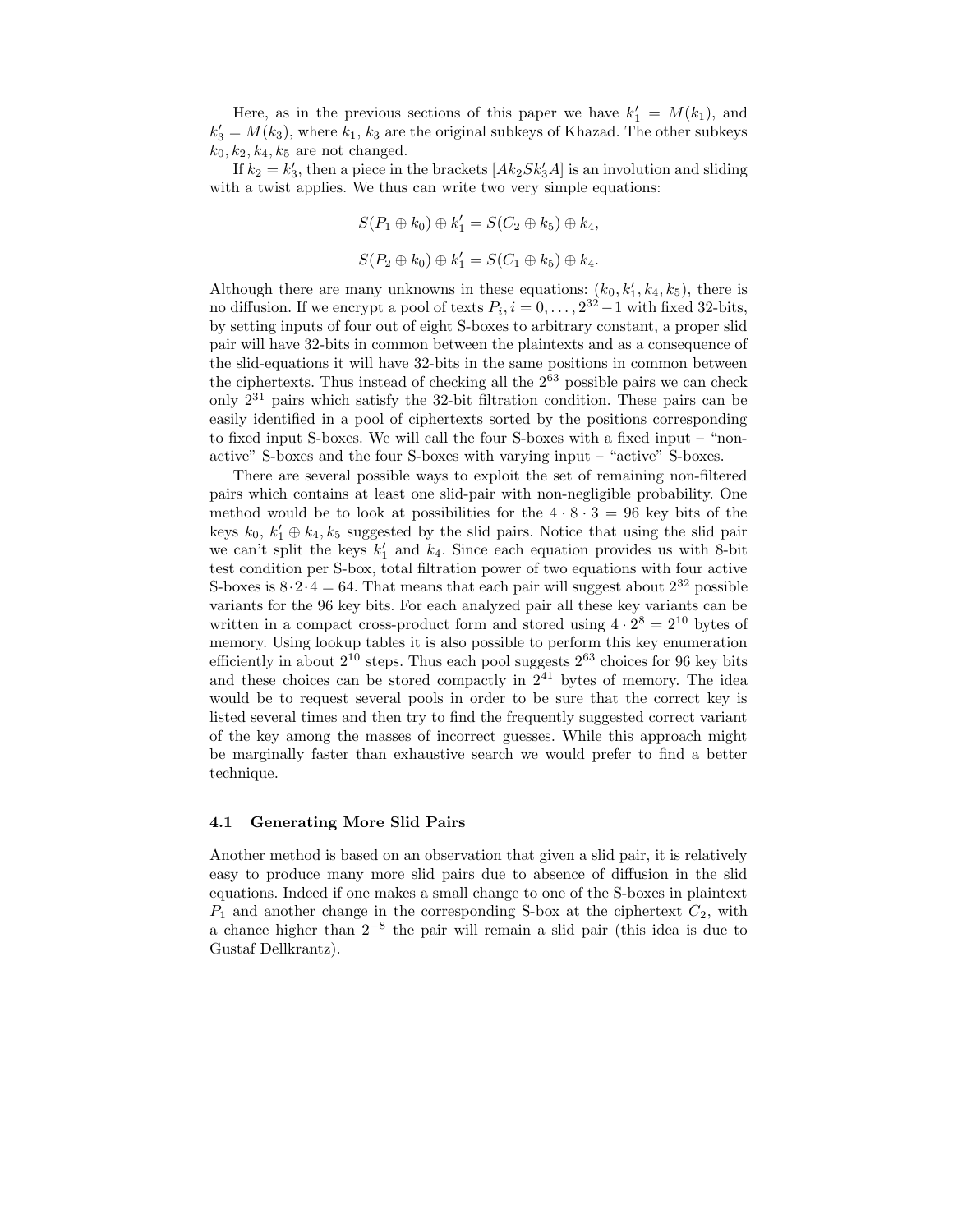Moreover, we apply the "variation" to one of the four S-boxes that were active in the pool-generation step. Since plaintexts already run through all possible values for these S-boxes we only have to apply a single change to the ciphertext side. We then decrypt a new ciphertext into a new plaintexts. If the original pair was a properly slid pair we are guaranteed, that a new slid pair will be formed by the new query and one of the pairs from the old pool. The attack will proceed as follows (suppose we vary  $S-box i$ ):

- 1. For each probable slid pair, find about 2 8 choices for the 24-bits of the three key bytes  $k_0, k'_1 \oplus k_4, k_5$  at *i*-th S-box location. This step can be done in about 2 8 lookups given a 32-bit lookup table and byte-values of plaintext and ciphertext from the  $i$ -th byte location of the analyzed pair.
- 2. Change *i*-th byte of the ciphertext  $C_2$  to an arbitrary value, to get  $C_2'$ . Decrypt  $C_2'$  to get the new plaintext  $P_2'$ .
- 3. For each 24-bit key guess from the 1st step, pick corresponding  $P'_1, C'_1$  pair from the pool. This is done given the first slid equation (and can be precomputed and stored in a table for each key-candidate, if the variation value is fixed).
- 4. Check that the pair is a properly slid pair, i.e. that the second equation holds as well. This is an 8-bit filtering condition for the wrong key guesses.
- 5. After steps 1-4 on the average one candidate for the 24-bits of  $k_0, k'_1 \oplus k_4, k_5$ at  $i$ -th location survives. We can thus apply second variation at the same  $i$ th location, to check this single key candidate. The change in the ciphertext byte and the candidate key will define on the average a single value of the plaintext byte via the first slid equation. This plaintext byte will define which plaintext-ciphertext pair we need to pick from the pool. The second slid equation will thus provide us with an 8-bit filtration for the wrong pairs. After this step only about  $2^{31}/2^8 = 2^{23}$  pairs will remain. For these we can repeat step 5 again, till only the proper slid pairs remains.
- 6. Given that only few wrong pairs (if any) may survive steps 1-5, we apply variation to other S-box locations and recover 96-bits of the keys  $k_0, k'_1 \oplus$  $k_4, k_5$  corresponding to four active S-boxes.

To summarize, we will need two pools of size 2 <sup>32</sup> texts each (in order to increase the probability to find a slid pair), for each pool we request additional  $2 \cdot 2^{31}$ adaptive chosen ciphertext queries. We could then repeat this attack with another set of pools, now fixing another 32-bits of the plaintexts to constant to completely recover the subkeys  $k_0, k'_1 \oplus k_4, k_5$ . However this approach would double amount of data for the attack. Instead we will use already obtained slid pairs, and apply "variations" to the S-box locations that were non-active during the first phase of the attack. This way we completely recover the keys in just a few more adaptive chosen ciphertext/chosen plaintext queries. Using the two outer subkeys  $k_0$  and  $k_5$  we partially decrypt one round at the top and one round at the bottom. We are left with 3-round Khazad which can now be attacked using auxiliary techniques, for example Square attack, which has complexity of  $2<sup>9</sup>$  additional chosen plaintexts and  $2<sup>16</sup>$  S-box lookups (we may also use the assumption that  $k_2 = k'_3$  which is the condition of the weak key class). The total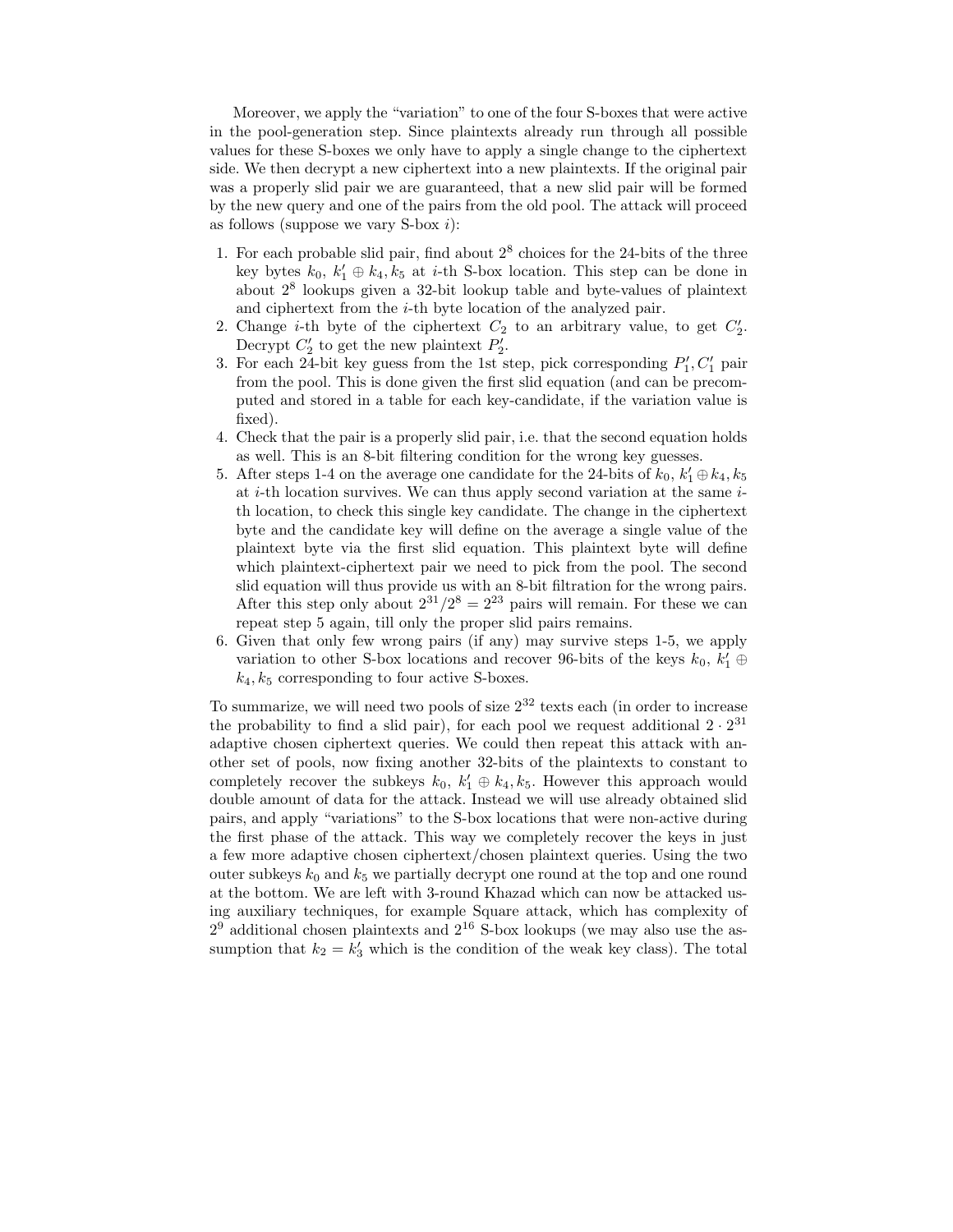data complexity of this attack is  $2^{34}$  blocks and the analysis complexity is  $2^{40}$ table lookups and  $O(2^{32})$  memory. The attack works for one in  $2^{64}$  keys.

#### 4.2 A Generalization for an Arbitrary Involutional Cipher

This attack works whenever a cipher can be written as:  $E_k = P \circ F \circ Q$ , where  $F$  is an involution at least for some of the keys, and  $P, Q$  are arbitrary keyed bijections. Then one can slide with a twist:

$$
E_k(x_1) = Q \circ F \circ P(x_1) = y_1,
$$
  

$$
D_k(y_2) = P \circ F \circ Q(y_2) = x_2.
$$

This provides two slid equations:

$$
P(x_1) = Q(y_2),
$$
  

$$
P(x_2) = Q(y_1).
$$

If these equations are easy to solve the attack will work.

### 5 Properties of the KeySchedule

Khazad uses iterations of a 128-bit Feistel scheme with the internal F-function being a round of Khazad with the constants (taken from the S-box) used as the 64-bit key. The user specified 128-bit key is used as a plaintext and the intermediate 64-bit values after each round become the actual subkeys of Khazad. Such keyschedule would possess nice 'sliding' or symmetry properties, but the randomized constants spoil them. Still the keyschedule is a Feistel block cipher with a bijective F-function. Thus given any pair of consequent subkeys  $k_i, k_{i+1}$ it is possible to reconstruct all the subkeys backwards or forward (including the master key). Moreover it can be done for  $k_i$ ,  $k_{i+2}$  and even for  $k_i$ ,  $k_{i+3}$  in some cases.

## 6 Conclusions

In this paper we have shown structural properties of SPN ciphers built with involutional components. Using these we have shown interesting features of recently designed ciphers Khazad and Anubis, which where submitted to the NESSIE European pre-standardization project. The main observation is that there might be a distinguisher for 5-round Khazad if 3-round Khazad has any peculiarities in its cycle structure. Using the equivalent representation of Khazad we show a class of  $2^{64}$  weak keys out of total  $2^{128}$  keys. For a weak key, 5-round Khazad can be broken using  $2^{34}$  chosen plain/ciphertext queries and  $2^{40}$  table lookups for the analysis. Full round Khazad is not threatened by this result.